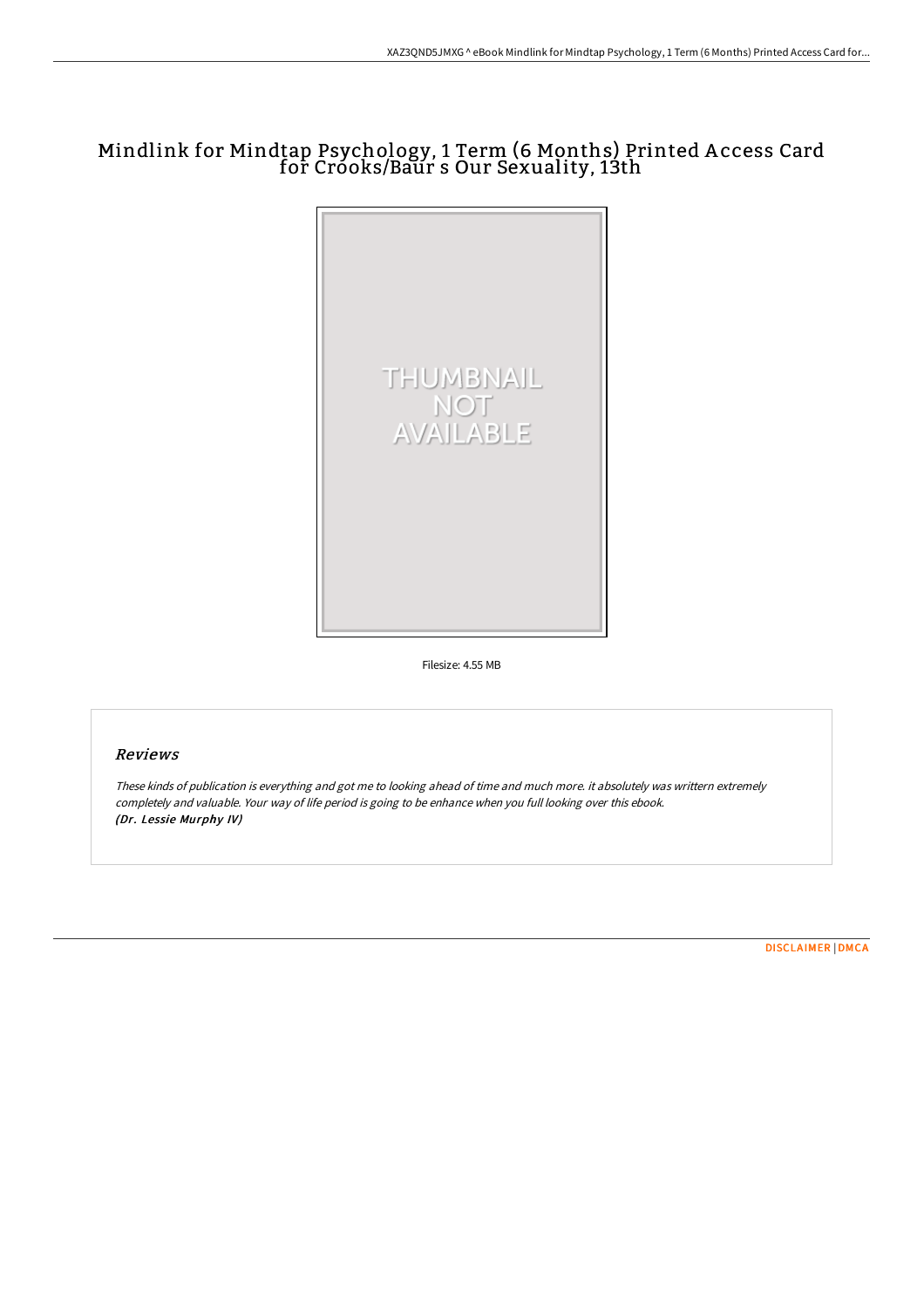## MINDLINK FOR MINDTAP PSYCHOLOGY, 1 TERM (6 MONTHS) PRINTED ACCESS CARD FOR CROOKS/BAUR S OUR SEXUALITY, 13TH



Wadsworth Publishing, 2016. Online resource. Condition: New. 13th ed.. Language: English . Brand New Book.

E Read Mindlink for Mindtap Psychology, 1 Term (6 Months) Printed Access Card for [Crooks/Baur](http://techno-pub.tech/mindlink-for-mindtap-psychology-1-term-6-months--1.html) s Our Sexuality, 13th Online

Download PDF Mindlink for Mindtap Psychology, 1 Term (6 Months) Printed Access Card for [Crooks/Baur](http://techno-pub.tech/mindlink-for-mindtap-psychology-1-term-6-months--1.html) s Our Sexuality, 13th